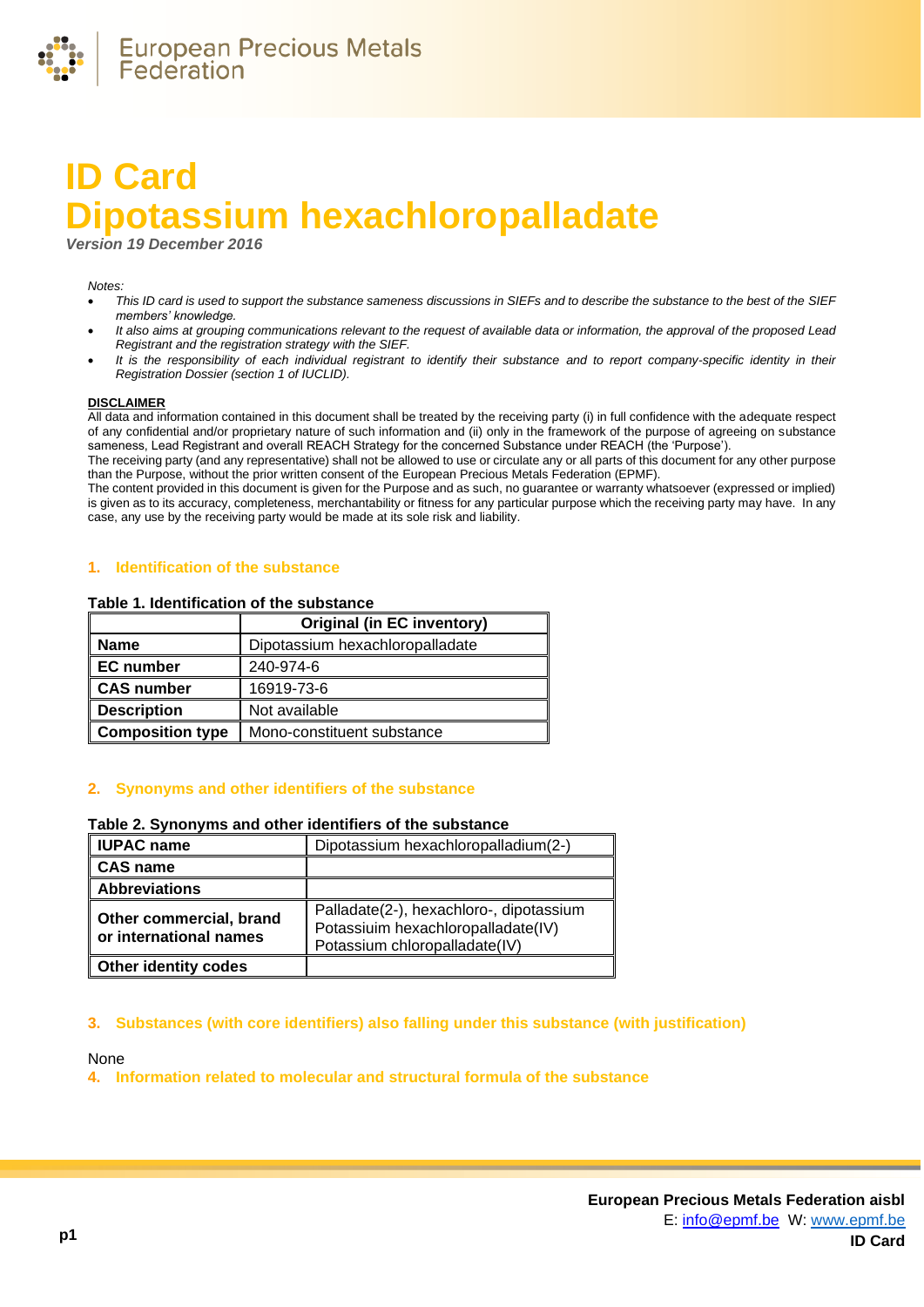

# **Table 3. Information related to molecular and structural formula of the substance**

| <b>Molecular formula</b>                                   | CI6K2Pd                                 |  |
|------------------------------------------------------------|-----------------------------------------|--|
| <b>Structural formula</b>                                  | $K^+ K^+$                               |  |
| <b>Smiles notation</b>                                     | $[K+]$ [K+].Cl[Pd-2](Cl)(Cl)(Cl)(Cl)Cl) |  |
| <b>Optical activity</b>                                    |                                         |  |
| <b>Typical ratio of (stereo) isomers</b>                   |                                         |  |
| <b>Molecular Weight / Molecular</b><br><b>Weight range</b> | 397,33 g/mol                            |  |

# **5. Typical composition of the substance**

|                         | <b>Name</b>                                                                                                                                                                                                                                     | Symbol /<br><b>Formula</b>                | Min & Max<br>concentrations<br>(%)§ | <b>Typical</b><br>concentration<br>(%)§§ |
|-------------------------|-------------------------------------------------------------------------------------------------------------------------------------------------------------------------------------------------------------------------------------------------|-------------------------------------------|-------------------------------------|------------------------------------------|
| Main<br>constituent(s)* | Dipotassium hexachloropalladate                                                                                                                                                                                                                 | CI6K2Pd                                   | $99 - 100$ <sup>\$</sup>            | >99                                      |
| $Impurity(ies)*$        | Several minor (especially metallic)<br>impurities which do not affect the<br>classification of the substance because<br>of their non-hazardous nature or<br>because they do not exceed the<br>classification cut-off limits in the<br>substance | e.g. Ag, Au,<br>Cu, Ir, Pb,<br>Pt, Rh, Ru | $0 - 1$                             | 1 >                                      |

**\*** ≥ 80 % (w/w) for mono-constituent substances; ≥ 10 % (w/w) and < 80 % (w/w) for multi-constituent substances.

**#** An impurity is an unintended constituent present in a substance, as produced. It may originate from the starting materials or be the result of secondary or incomplete reactions during the production process. While impurities are present in the final substance, they were not intentionally added.

§ Concentration ranges define the substance sameness criteria agreed by all Consortium Members in preparation of the communication with other SIEF members.

§§ Typical concentration refers to the representative sample used for testing.

 $$$  Corresponds to 26,5 - 26,8 % Pd.

The composition given above is typical and should therefore represent the majority of Dipotassium hexachloropalladate as manufactured and/or imported in the EEA market. Dipotassium hexachloropalladate containing less than 99 % Dipotassium hexachloropalladate may still be considered to be the same for the purpose of registration under REACH and may be referred to as impure Dipotassium hexachloropalladate to distinguish if from the typically pure Dipotassium hexachloropalladate.

## **6. Information on appearance, physical state and properties of the substance**

## **Table 4. Appearance / physical state / properties of the solid substance**

| <b>Physical state</b>                  | Solid                          |
|----------------------------------------|--------------------------------|
| Physical form*                         | <b>Crystalline / Amorphous</b> |
| Appearance                             | Red solid                      |
| <b>Particle size**</b>                 | Fine to coarse powder          |
| Does the solid hydrolyse?##            | Yes                            |
| Is the solid hygroscopic? <sup>§</sup> | No                             |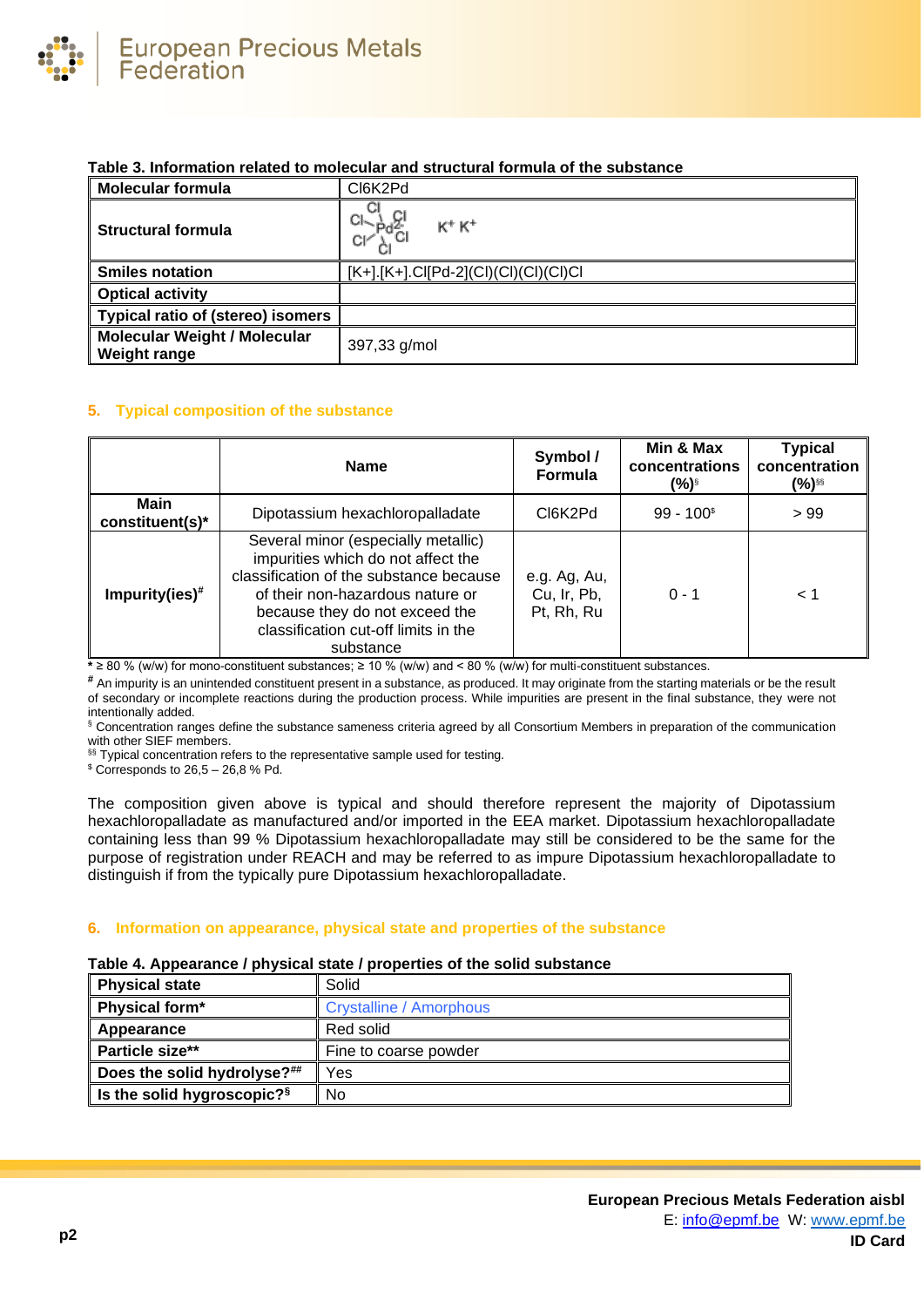

**\*** Crystalline form: solid material whose constituent atoms, molecules, or ions are arranged in an ordered pattern extending in all three spatial dimensions. Amorphous form: solid material whose constituent atoms, molecules, or ions are randomly arranged.

Nanoform: particles in the size range 1 - 100 nm (for full definition of a nanomaterial, see [http://ec.europa.eu/environment/chemicals/nanotech/index.htm#definition\)](http://ec.europa.eu/environment/chemicals/nanotech/index.htm#definition). Fine powder: particles in the size range 100 – 2.500 nm. Coarse powder: particles in the size range 2.500 nm – 1 mm. Massive object: particles in the size range > 1 mm.

**#** Hydrolysis: decomposition (cleavage of chemical bonds) by the addition of water.

**§** Hygroscopic substance: readily attracts moisture from its surroundings in open air, through either absorption or adsorption.

### **7. Analytical data**

Annex VI of REACH requires the registrant to describe the analytical methods and/or to provide the bibliographical references for the methods used for identification of the substance and, where appropriate, for the identification of impurities and additives. This information should be sufficient to allow the methods to be reproduced.

| <b>Parameter / Method</b>                              | <b>Recommended for</b><br>substance identification<br>and sameness check | <b>Applicable</b> | Not applicable or<br>not recommended |
|--------------------------------------------------------|--------------------------------------------------------------------------|-------------------|--------------------------------------|
| <b>Elemental analysis</b>                              |                                                                          |                   |                                      |
| ICP (ICP-MS or ICP-OES)                                | X                                                                        |                   |                                      |
| Atomic absorption<br>spectroscopy (AAS)                |                                                                          |                   |                                      |
| Glow discharge mass<br>spectrometry (GDMS)             |                                                                          |                   |                                      |
| <b>Molecular analysis</b>                              |                                                                          |                   |                                      |
| Infrared (IR) spectroscopy                             | X                                                                        |                   |                                      |
| Raman spectroscopy                                     |                                                                          |                   | X                                    |
| <b>Mineralogical analysis</b>                          |                                                                          |                   |                                      |
| X-Ray Fluorescence (XRF)                               |                                                                          | X                 |                                      |
| X-Ray Diffraction (XRD)                                | X                                                                        |                   |                                      |
| Morphology and particle sizing                         |                                                                          |                   |                                      |
| Electron microscopy (SEM,<br>TEM, REM)*#               |                                                                          |                   |                                      |
| Laser diffraction*#                                    | X                                                                        |                   |                                      |
| Particle size by other means<br>(e.g. sieve analysis)# |                                                                          |                   |                                      |
| Surface area by N-BET*#                                | X                                                                        |                   |                                      |
| <b>Other</b>                                           |                                                                          |                   |                                      |
|                                                        |                                                                          |                   |                                      |

# **Table 5. Analytical methods for identification of the substance**

\* Analytical techniques particularly (but not exclusively) relevant for nanomaterials.

# The choice of the technique for particle size depends on the size of the material as manufactured/imported/placed on the market/used.

## **8. Lead Registrant**

C. Hafner (Germany) volunteers to be the Lead Registrant for Dipotassium hexachloropalladate. The EPMF will provide support to the Lead Registrant as laid down in the EPMF Agreement.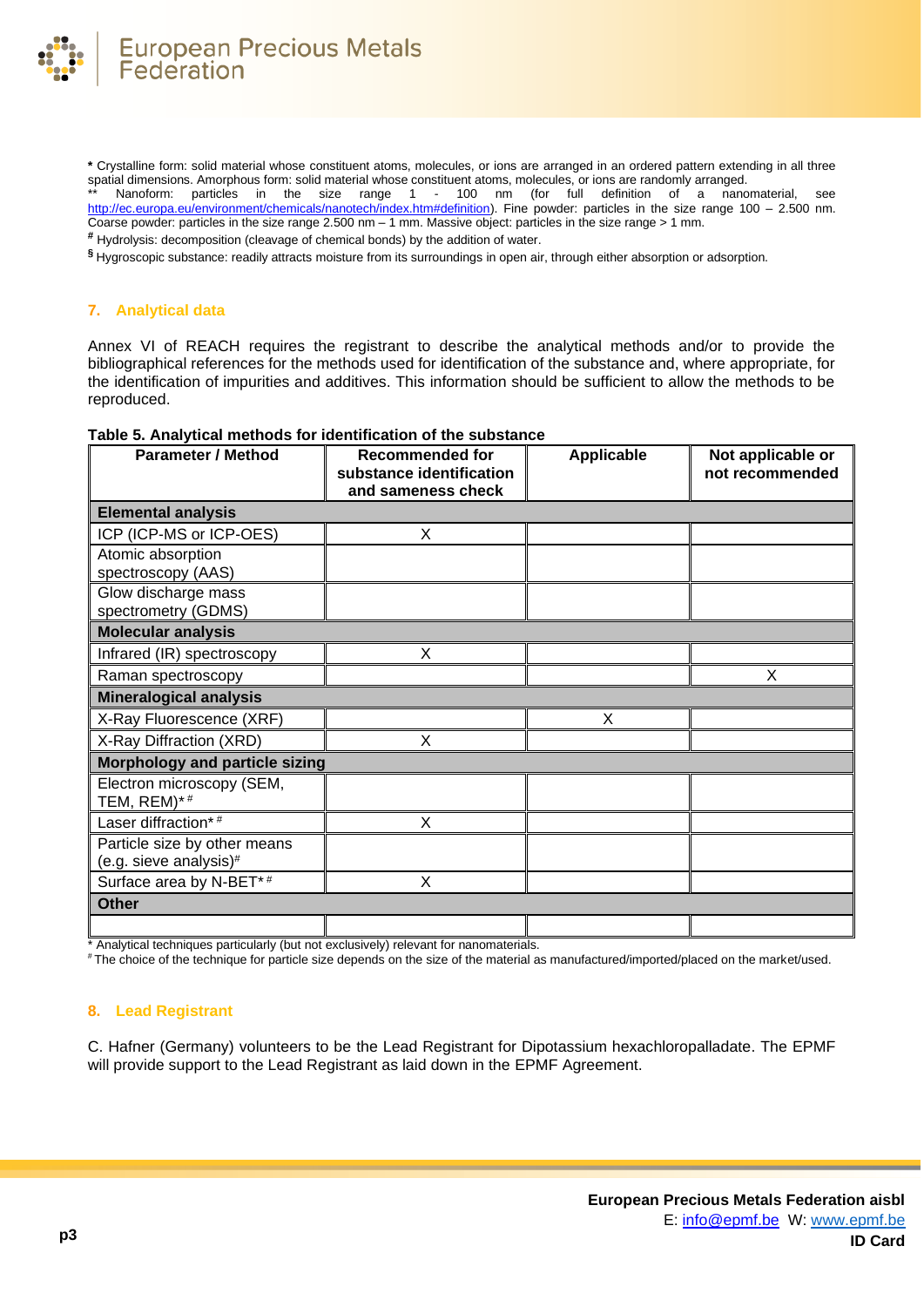

# **9. REACH Strategy**

The table below presents the overall Registration Strategy for Dipotassium hexachloropalladate based on the information available to the EPMF by the date given above on the document.

The Registration Dossier will be prepared for the highest substance status (information requirements associated to a substance or Article 10 Registration being higher than an intermediate handled under strictly controlled conditions or Article 17 or 18 one) and associated tonnage band.

The recap below therefore reflects the scope of work of the EPMF for Dipotassium hexachloropalladate and sets the minimum and maximum set of information that will be gathered and/or produced when preparing the Registration Dossier for Dipotassium hexachloropalladate as described in this ID Card.

If higher information requirements are necessary, these can be included in the Registration dossier (if EPMF is made aware of these additional requirements in-time) as an update to the already submitted dossier.

| Item                            | <b>Description</b>                                                                                                                                                                                                     |
|---------------------------------|------------------------------------------------------------------------------------------------------------------------------------------------------------------------------------------------------------------------|
| <b>REACH category</b>           | Mono-constituent substance                                                                                                                                                                                             |
| <b>Highest status</b>           | Non-SCC intermediate                                                                                                                                                                                                   |
| <b>Highest tonnage band</b>     | $10 - 100$ t/a                                                                                                                                                                                                         |
| <b>Information requirements</b> | Available / Existing + Annex VII + Annex VIII                                                                                                                                                                          |
| <b>Existing classification*</b> | Acute Tox. 4 (H302) (oral)<br><b>Skin Irrit. 2 (H315)</b><br>Eye Dam. 1 (H318)<br><b>Skin Sens. 1B (H317)</b><br>Aquatic acute 1 (H400)<br>Aquatic chronic 1 (H410)<br>Acute M-factor 10<br><b>Chronic M-factor 10</b> |
| <b>Registration deadline</b>    | 2018                                                                                                                                                                                                                   |

# **Table 6. REACH strategy for the substance (basis for REACH Registration preparation)**

**\*** For the pure form, as in the REACH registration dossier

# **10. Scope of the Registration Dossier**

The uses included in this Registration Dossier are listed on the [EPMF website.](https://www.epmf.be/)

# **11. Analytical reference information**

Below the results of IR analysis of a reference sample used for testing.

Spectrometer: Infrared spectrometer Tensor 27 Spectral range: 4000 - 300 cm-1 Resolution: 2 cm-1 Scans: 32 scans Temperature: ambient Sample preparation: Nujol mull, undefined layer CsJ